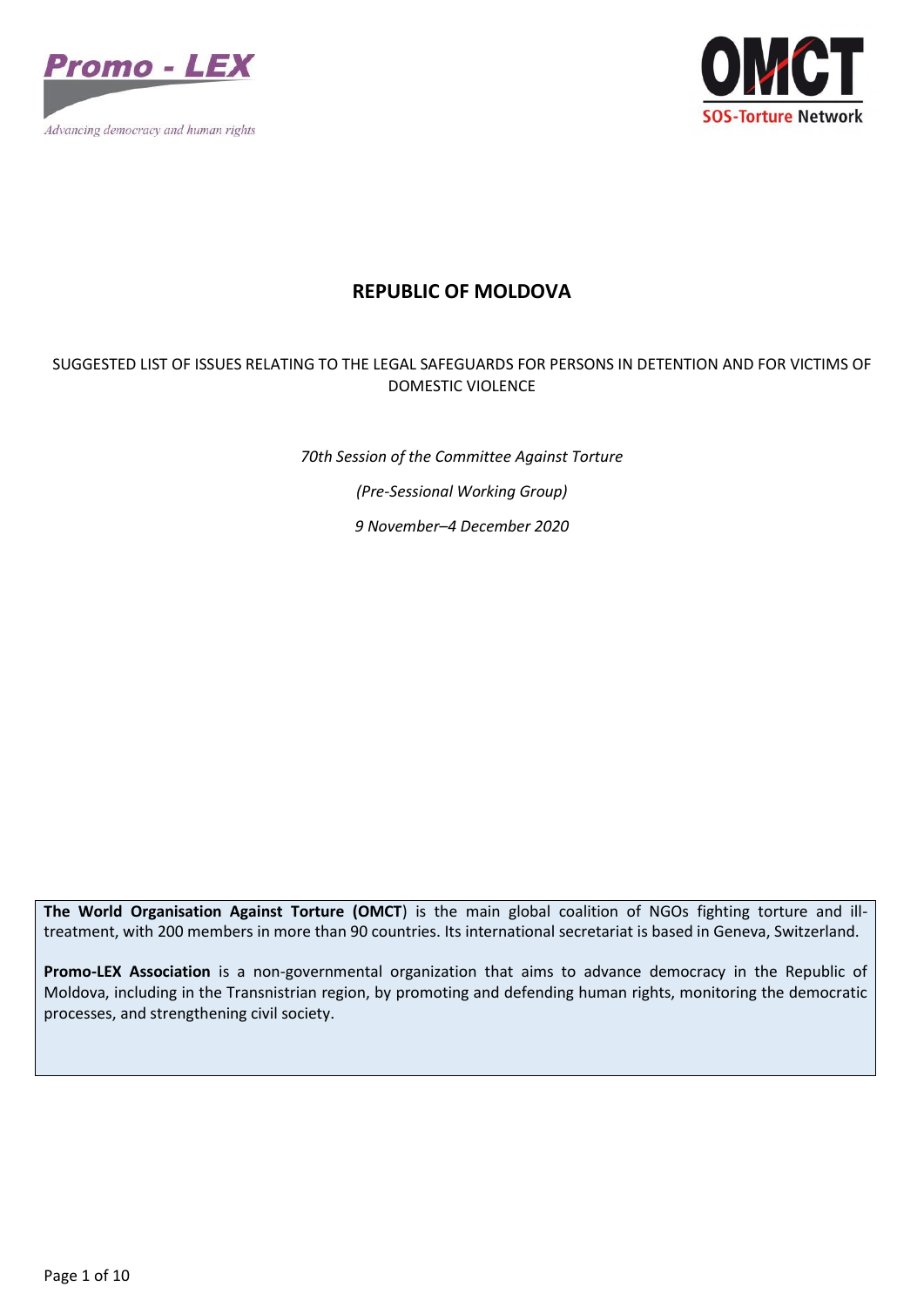# **A. EXECUTIVE SUMMARY**

- 1. Moldova ratified the Convention against Torture and Other Cruel Inhuman or Degrading Treatment or Punishment ("CAT") on December 28, 1995. As a State party to CAT, Moldova has an obligation to ensure that no person is subjected to torture or to cruel, inhuman or degrading treatment or punishment. This duty extends to prohibiting, preventing, investigating, and providing redress for torture and ill-treatment (Article 14). Moldova also has an obligation under CAT to prevent acts of torture in its territory (Article 2), prosecute cases (Article 7), and to ensure a prompt and impartial investigation of alleged acts of torture by competent authorities (Articles 12 and 14). This report addresses Moldova's compliance with CAT, addressing matters in the Committee against Torture's ("the Committee") 2017 Concluding Observations with regard to the respect of the right of detainees to request and receive a medical examination conducted in confidentiality by an independent doctor; the guarantees the adequate health care in the penitentiary system; the exceptional use of pretrial detention in accordance with international standards; the access to an independent and effective complaints mechanism regarding torture and ill-treatment by law enforcement officials; the effective and impartially investigation of Mr. Braguta's death;
- 2. Despite the Committee against Torture's Concluding Observations in 2017, calling for the Republic of Moldova to improve health care in penitentiary facilities and to transfer the responsibility for penitentiary medical units from the Department of Penitentiary Institutions to the Ministry of Health, Labour and Social Protection, one of the most serious problem in the penitentiary system has not been solved even today. Penitentiary no.16- Pruncul, which has the status of a hospital subordinated to the National Administration of Penitentiaries of the Ministry of Justice, until now does not have a health authorization and medical services are not accredited in accordance with national standards, and the provision of medical services in this institution are outside of the law. According to the 2018 SPACE Report, Moldova had the second-highest mortality rate per 100 000 inmates in the Europe. According to the Moldovan authorities, for 2019, the detainee's mortality was 36 cases, an increase of 19.44% compared to 2018 (29 cases).
- 3. With the spread of COVID-19 in the Republic of Moldova, the situation is particularly acute for women who are facing an increased risk of domestic violence. During this period, the number of calls increased by over 30%.
- 4. In light of these findings, this report concludes that the Republic of Moldova fails to uphold its obligations under the Convention Against Torture.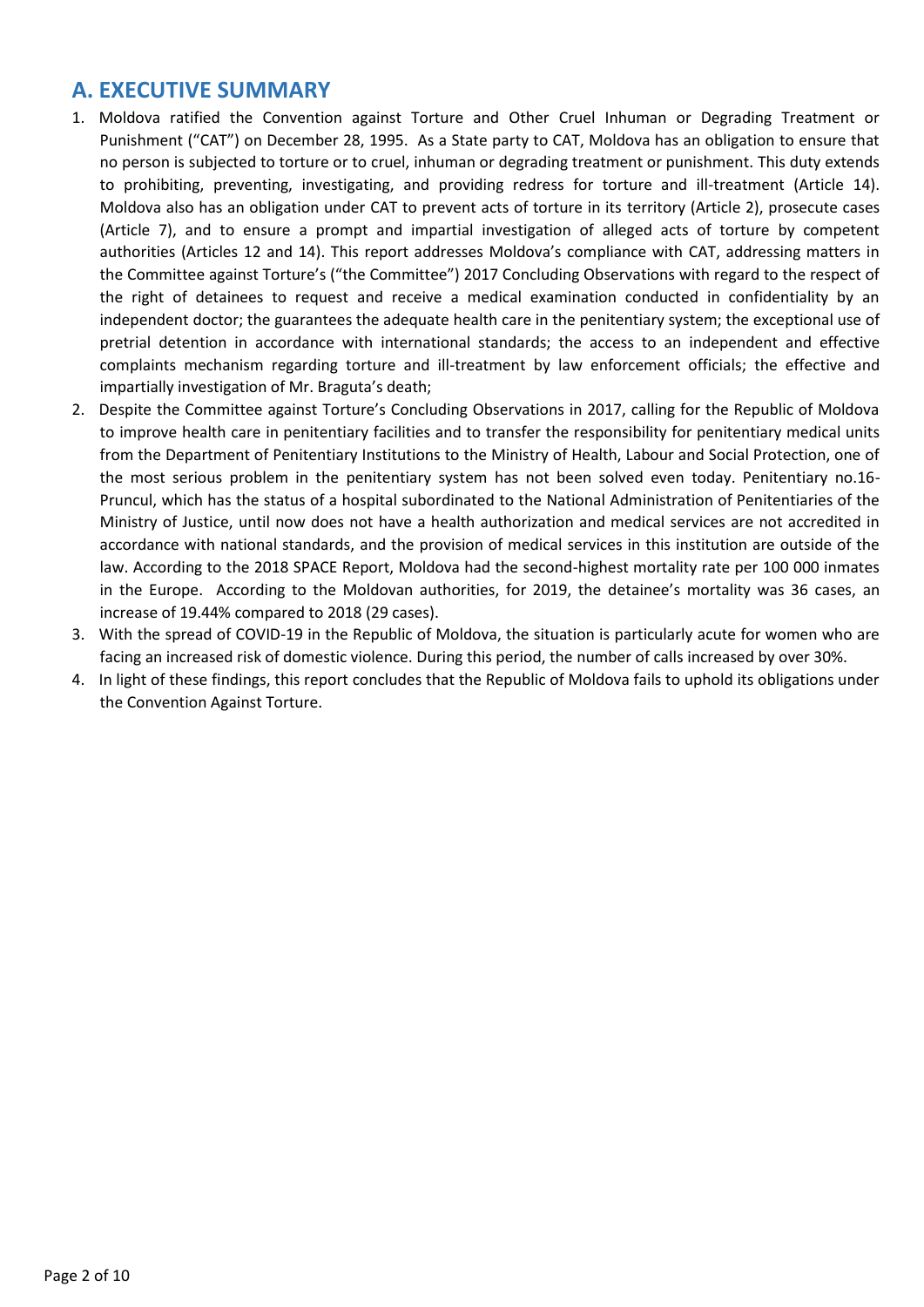# **B. THE AREAS OF CONCERN**

- **I. Republic of Moldova has failed to provide persons deprived of their liberty in the police isolators with all fundamental legal safeguards from the outset of their detention.**
- 5. In its 2017 Concluding Observations, the Committee expressed concern about the fact that the detention registers are not kept up-to-date, and that information concerning the application and duration of special measures against persons deprived of their liberty, including during transport, is not consistently recorded (Concluding Observations Paragraph 8 (c); 9 (c)). The Committee recommended that the Republic of Moldova should ensure the right of detainees to have information concerning their detention, in line with the Body of Principles for the Protection of All Persons under Any Form of Detention or Imprisonment.
- 6. Despite the recommendation of the Committee, the problem of improper completion of detention registers still exists. As a result of visiting the police isolators ("PI") on 21 of December 2019, the Council for the Prevention of Torture (CpPT)<sup>1</sup>have reported that:
	- There were deletions in the register of apprehended people, the time of the actual apprehension/bringing at the inspectorate/of release/of escorting to the pretrial detention facility (if detained for 72 hours) was not always recorded.
	- \* This type of registers do not always contain information on where the persons was escorted to (in case of 72-hour detentions).
	- There is no separate Register on apprehended people in Riscani PI, these being recorded alongside visitors in the Visitors' Register. Therefore, there are reasonable doubts about the calculation and observance of the apprehension duration.
	- The Registers of Apprehended Persons and the Registers on the Use of Physical Force and Special Means are not being filled out correctly. The are no Registers on the Use of Physical Force and Special Means in some PIs.
	- There are no medical check-ups after having used special means. None of the PIs has the Register on incidents encountered by the police officers (upon apprehension/use of physical force/detention in the PI). The Registers on the Receipt and Filing of Complaints, Statements or Other Information on Allegations of Inhuman or Degrading Treatment are either not consistent, or completely missing in some  $IPs.<sup>2</sup>$

### **Suggested questions for the Government of Republic of Moldova:**

- \* *What measures were taken to address the violations and issues found by the Council for the Prevention of Torture and People's Advocate Office during the visits to police inspectorate in 2019 and 2020?*
- **II. Republic of Moldova did not assure the respect of the right of detainees to request and receive a medical examination conducted in confidentiality by an independent doctor within 24 hours of their arrival in a place of detention (Concluding Observations Paragraph 8 (b) and 9 (b)).**
- 7. In its 2017 Concluding Observations, the Committee expressed concern about the fact that arrested persons do not always receive medical examinations promptly upon deprivation of liberty, with such examinations often not conducted until the second day after arrival in so-called police isolators, and that in some cases the examinations are carried out by paramedics and may amount only to asking the person about his or her state of health. In particular, the Committee recommended that the Republic of Moldova should ensure: the right of detainees to request and receive a medical examination conducted in confidentiality by an independent doctor within 24 hours of their arrival in a place of detention.<sup>3</sup>

<sup>1</sup> The Council for the Prevention of Torture (CpPT) was established on 24 October 2016 in line with the Law No 52 of 2014 on the People's Advocate (Ombudsperson). The CpPT pursues the goal to protect people against torture and other punishments or cruel inhuman or degrading treatments, as national preventive mechanism against torture, in compliance with the Optional Protocol to the Convention against Torture and other Cruel, Inhuman or Degrading Treatment or Punishment (UN OI5 CAT).

<sup>2</sup> Report on the Monitoring Visits to Police Inspectorates of the Chisinau Municipality Police Division on 21 December 2019 <http://ombudsman.md/wp-content/uploads/2020/01/IP-DP-m.Chisinau.pdf>

<sup>&</sup>lt;sup>3</sup> Committee Against Torture, Concluding observations on the sixth periodic report on Bulgaria, adopted by the Committee at its 1607th meeting (15 December 2017), U.N. Doc.CAT/C/MDA/CO/3, p. 6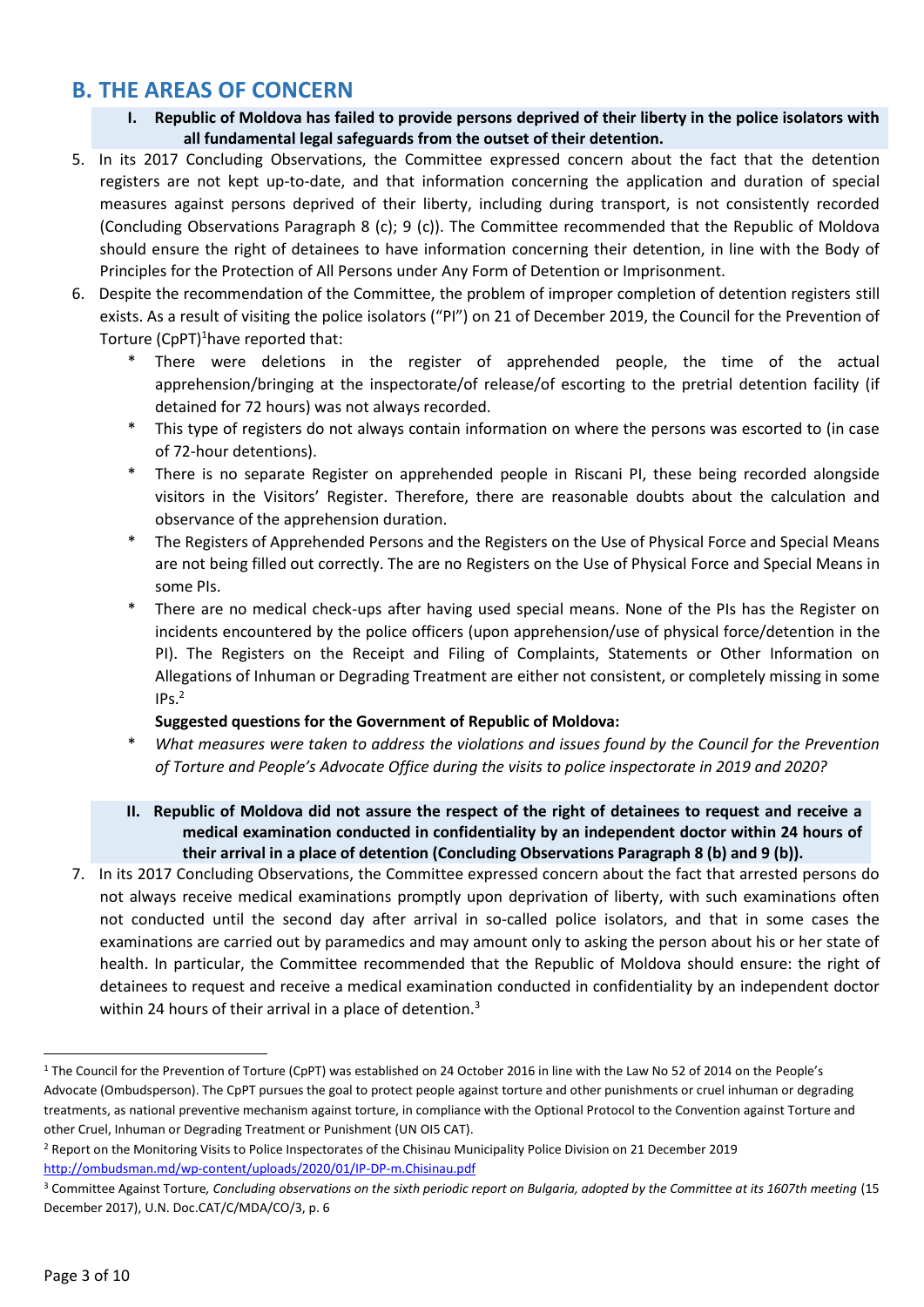- 8. These problems continue to exist today. This is confirmed by the Special Report of Ombudsman about the *"situation of person apprehended and held in Police custody"*(2019).<sup>4</sup> The CpPT found the same issues on a monitoring visit on 21 December 2019. The CpPT found that still no medical check-ups are performed upon arrival and departure of apprehended persons after 5 p.m. and on days off. As such, of 717 persons who stayed in the pretrial detention facility (PDF) in 2020, only 597 underwent medical check-up upon arrival. The recommendation to ensure that all people coming in and leaving the pretrial detention facility are subject to medical check-ups continues to be unsatisfactorily implemented; medical check-up confidentiality is not observed. Police representatives continue to partake in the distribution of medicines to the apprehended persons, disregarding thus GPI Order 444 of 15 November 2019 Approving the Standard Operating Procedures on the Mechanism of Healthcare Support for Apprehended and Temporarily Detained Persons, as neither the healthcare staff, nor the PDF management were aware of it.
- 9. The visits made in June 2020<sup>5</sup>, proved that the situation of detainees in Chisinau PDF worsened during the COVID-19 pandemic because of the fundamental safeguards mentioned in the previous CpPT reports of 2017, 2018, 2019 continuing to be violated:
	- as there is no healthcare staff on the premises after 5 p.m. and on weekends, medical check-ups are not made and necessary measures are thus not taken.
	- police officers continue to be the ones to distribute medicines.
	- no records are kept of the medicines received from relatives or brought at once by the apprehended person. Therefore, there are cases where the supply of vital medicines is interrupted, such as of medicines needed for the antiretroviral therapy.
	- \* The practice of establishing medical records for every detainee was not established, and the need of continuous treatment is neither recorded, nor monitored, despite previous recommendations made by the CpPT and despite the GPI Order No 444.<sup>6</sup>
- 10. During the monitoring visit, the CpPT also looked into the prevention of COVID-19 spreading in the PDF under the Chisinau Municipality Police Division, which resulted in alarming findings:
	- The detainees have no access to information on COVID-19, and no access to the necessary protection measures and consumables.
	- \* The PDF staff is not sufficiently trained on safety measures at the workplace during the COVID-19 pandemic, and no clear procedures are in place regarding the use of protection equipment and waste management.
	- \* Detainees' access to protection equipment and disinfectant is not ensured. The people apprehended/detained were not given masks, not even when there were more of them in a cell or when they left the cell/went to court. Some detainees wore their own masks which, being disposable items, were worn perfunctorily, not kept properly, used multiple times. People staying in the Chisinau PDF had no access to new masks (unless they had their own that they brought along)<sup>7</sup>.

### **Suggested questions for the Government of Republic of Moldova:**

- \* *What measures were taken to implement the recent recommendations (2019-2020) made by the Council for the Prevention of Torture and the Ombudsperson in their reports on healthcare in detention facilities?*
- What measures were taken to develop standard institutional procedures to prevent and control COVID-*19 among people staying in detention facilities, including prevention and awareness-raising measures in line with international standards?*

[http://politia.md/sites/default/files/raport\\_de\\_progres\\_sdp\\_in\\_anul\\_2019.pdf](http://politia.md/sites/default/files/raport_de_progres_sdp_in_anul_2019.pdf)

<sup>4</sup> <http://ombudsman.md/wp-content/uploads/2019/09/Raport-Situatia-persoanelor-retinute-EN-Web-1.pdf>

<sup>5</sup> <http://ombudsman.md/wp-content/uploads/2020/06/Raportul-CPT-vizita-la-IDP-Chi%C8%99in%C4%83u-la-09.06.2020-1.pdf>

<sup>6</sup> Standard Operating Procedures on the Mechanism of Healthcare Support for Apprehended and Temporarily Detained Persons, which details the process and conditions of healthcare support for apprehended and temporarily detained persons, meant to ensure that the fundametal right to health is observed, as well as that the mandatory medicines are supplied to the healthcare office of the PDF.

<sup>7</sup> Report on the Monitoring Visit focused on the fundamental safeguards for apprehended persons during the COVID-19 pandemic, at the pretrial detention facility under the Chisinau Municipality Police Division, on 09 December 202[0 http://ombudsman.md/wp](http://ombudsman.md/wp-content/uploads/2020/06/Raportul-CPT-vizita-la-IDP-Chi%C8%99in%C4%83u-la-09.06.2020-1.pdf)[content/uploads/2020/06/Raportul-CPT-vizita-la-IDP-Chi%C8%99in%C4%83u-la-09.06.2020-1.pdf](http://ombudsman.md/wp-content/uploads/2020/06/Raportul-CPT-vizita-la-IDP-Chi%C8%99in%C4%83u-la-09.06.2020-1.pdf)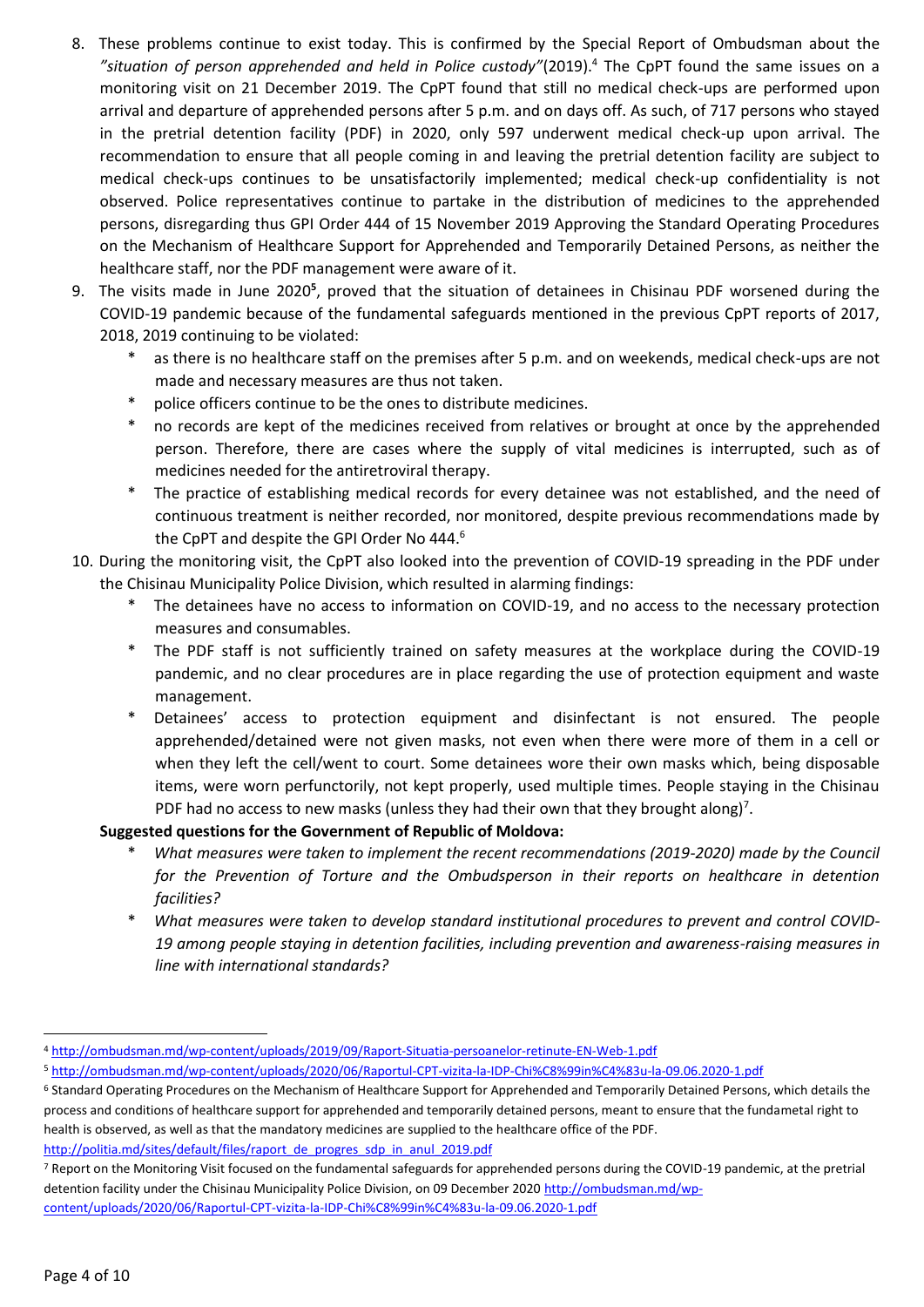### **III. Republic of Moldova fails to guarantee sufficient and adequate health care in the penitentiary system. The lack of independent medical staff in the penitentiary system is still a problem (Concluding Observations Paragraph 19)**

- 11. In its 2017 Concluding Observations, the Committee expressed concern at reports that health care in penitentiary facilities is insufficient and that unqualified staff provide medical services to inmates. The Committee is also concerned at reports concerning particularly poor material conditions, the inadequate quality of medical services (Penitentiary No. 16), and at the fact that medical staff in the penitentiary system are not independent of the prison management. In particular, the Committee recommended that the Republic of Moldova should improve health care in penitentiary facilities.<sup>8</sup>
- 12. One of the most severe problems continues to be the way healthcare is set up in the penitentiary system, as it does not have the capacity to provide medical treatment and care, including diets, psychotherapy, rehabilitation and other types of special care needed in conditions comparable to those available in the community.<sup>9</sup>
- 13. On 22 and 23 July 2019, members of the Council for the Prevention of Torture, alongside healthcare experts, went on a two-day monitoring visit to the 'Pruncul' Penitentiary No 16 (penitentiary institution with hospital status, subordinated to the National Penitentiary Administration under the Ministry of Justice), as a result of which, one of the most comprehensive reports on healthcare in the penitentiary system was developed. <sup>10</sup> It was found that P16 does not have a sanitary authorisation at present, and that the healthcare services are not accredited in line with national standards. Therefore, healthcare services are provided in this institution outside the legal provisions in force. The healthcare staff in the penitentiary institution is subordinated to the Head of the penitentiary, meaning in a dual loyalty situation in making healthcare-related decisions. So, in making healthcare decisions, priority is given to the official/unofficial position of the penitentiary administration and not to patient's interest. The Head of Penitentiary No 16 is not a doctor, but a person without medical education and training in health facility management, who sees a person in the penitentiary hospital first as a detainee, not as a patient.
- 14. According to the 2019 Activity Report of the National Penitentiary Administration, the mortality among detainees is 36 cases, an increase of 19.44% compared to 2018 (29 cases).
- 15. Release of detainees due to health issues, under Ministry of Justice Order No 331 of 6 September 2006<sup>11</sup> does not take place efficiently. Because of this, detainees pass away in the time that it takes for their applications to be reviewed. The provisions of this order do not apply to severely ill pretrial detainees, which also leads to deaths among them. The Equality Council also looked into this issue (following a notification filed by Promo-LEX Association) $12$ , and it found differentiated treatment applied to pretrial detainees and to convicted prisoners with severe illnesses.
	- \* In the first 6 months of 2019, 17 people passed away in detention (of which 16 convicted and 1 pretrial detainee), and in 2018 – 28 people passed away (23 – convicted and 5 pretrial detainees). Of the total number of the deceased, 17.8% were pretrial detainees (2018), and 5.9% (6 months of 2019). Of the 6 pretrial detainees who passed away in the aforementioned period, 4 died in the criminal prosecution detention facility.<sup>13</sup>
- 16. The Ombudsperson found that the courts continue to issue arrest warrants despite the prohibition to put people with severe illnesses in pretrial detention (Article 176 of the CPC).<sup>14</sup>

**Suggested questions for the Government of Republic of Moldova:**

\* *How many of the recommendations made by the Council for the Prevention of Torture in its Report on the Monitoring Visit to 'Pruncul' Penitentiary No 16 on 22 and 23 July 2019 were implemented?<sup>15</sup>*

<sup>8</sup> Committee Against Torture*, Concluding observations on the sixth periodic report on Bulgaria, adopted by the Committee at its 1607th meeting* (15 December 2017), U.N. Doc.CAT/C/MDA/CO/3, p. 6

<sup>9</sup> [http://ombudsman.md/wp-content/uploads/2020/02/Raport\\_OAP\\_Prevenirea\\_Torturii\\_2018.pdf](http://ombudsman.md/wp-content/uploads/2020/02/Raport_OAP_Prevenirea_Torturii_2018.pdf)

<http://ombudsman.md/wp-content/uploads/2020/02/P-16-Pruncul.pdf>

<sup>11</sup> [https://www.legis.md/cautare/getResults?doc\\_id=38904&lang=ro](https://www.legis.md/cautare/getResults?doc_id=38904&amp;lang=ro)

<sup>12</sup>[https://promolex.md/13813-persoanele-arestate-preventiv-sunt-discriminate-in-realizarea-dreptului-sau-la-ingrijiri](https://promolex.md/13813-persoanele-arestate-preventiv-sunt-discriminate-in-realizarea-dreptului-sau-la-ingrijiri-medicale/?print=print&amp;lang=ro)[medicale/?print=print&lang=ro](https://promolex.md/13813-persoanele-arestate-preventiv-sunt-discriminate-in-realizarea-dreptului-sau-la-ingrijiri-medicale/?print=print&amp;lang=ro)

<sup>13</sup> <http://ombudsman.md/wp-content/uploads/2020/02/P-16-Pruncul.pdf>

<sup>14</sup> [http://ombudsman.md/wp-content/uploads/2020/02/Raport\\_OAP\\_Prevenirea\\_Torturii\\_2018.pdf](http://ombudsman.md/wp-content/uploads/2020/02/Raport_OAP_Prevenirea_Torturii_2018.pdf)

<sup>15</sup> <http://ombudsman.md/wp-content/uploads/2020/02/P-16-Pruncul.pdf>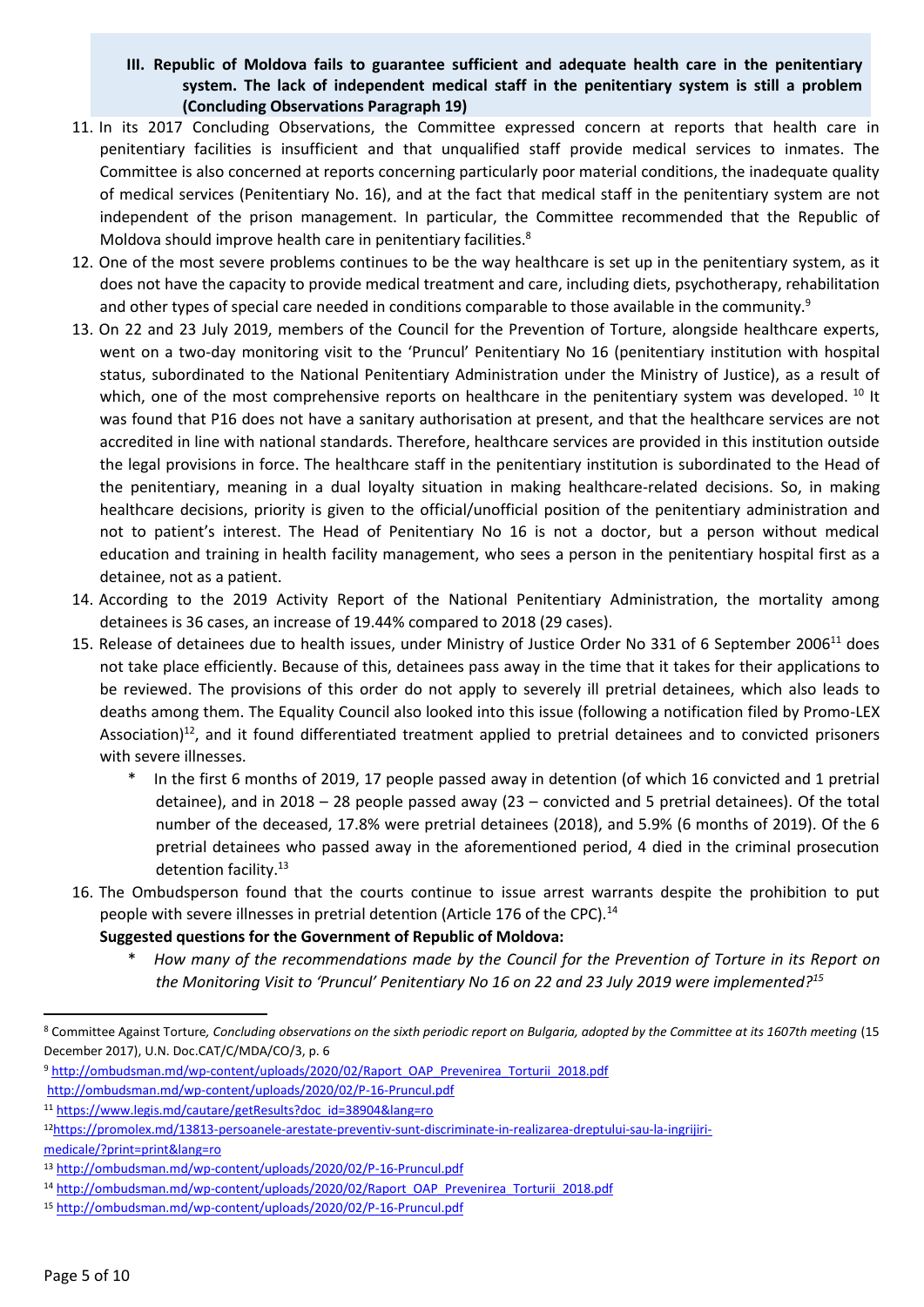- \* *What measures were taken to implement the Decision of the Council on the Prevention and Elimination of Discrimination and Ensuring Equality (CPEDEE) of 10 October 2018, which recommended the Ministry of Justice to set up immediately a mechanism of release of severely ill people from pretrial detention?*<sup>16</sup>
- **IV. Republic of Moldova should ensure, in law and in practice, that every person has access to an independent and effective complaints mechanism regarding torture and ill-treatment by law enforcement officials that will investigate and respond promptly, and make this complaints mechanism publicly known (Concluding Observations Paragraph 14 (f)).**
- 17. In its 2017 the Committee was gravely concerned at reports that most cases of torture and cruel, inhuman and degrading treatment in the context of criminal investigations are attributed to police officers and law enforcement personnel during the arrest and the preliminary investigation period, and that law enforcement personnel induce violence among inmates in order to punish or elicit cooperation from targeted detainees. The Committee was also concerned about the low rate of criminal investigations into allegations of torture and illtreatment during pretrial detention under article 166 (1) of the Criminal Code, amounting to less than 20 per cent of cases, and the very low number of convictions of perpetrators.
- 18. Despite the periodic amendments to the regulatory framework, its practical enforcement does not progress, while the issue of reporting, notifying, investigating cases of ill-treatment of apprehended or detained people remains unresolved. Several national human rights institutions hold the same opinion. According to the 2019 Ombudsperson's Report<sup>17</sup> and to the 2018 Annual Report of the Ministry of Justice<sup>18</sup>, there is no clear system to protect people denouncing acts of torture.
- 19. According to the Annual Report of the GPO, 635 notifications regarding Article 166<sup>1</sup>(1), (2) (inhuman and degrading treatment), and 26 notifications regarding Article 166<sup>1</sup>(3), (4) (torture) were filed in 2018. The GPO reported that the number of allegations of inhuman and degrading treatment increased by 66 cases compared to 2017. Of the total number of filed notifications, criminal prosecution was initiated in 78 cases under 166<sup>1</sup>(1), (2) (inhuman and degrading treatment), and 2 cases under Article  $166<sup>1</sup>(3)$ , (4) (torture). Only one criminal case related to acts of torture reached court, thanks to prosecutors' work.<sup>19</sup>
- 20. The Ombudsperon's Office also found issues with regards to *reporting torture injuries and allegations by detainees in penitentiaries.* According to the rationales laid down in Article 232(3) of the Enforcement Code, the doctor who performs the medical check-up has the obligation to write down in the medical records any signs of violence, cruel inhuman or degrading treatment or of other ill-treatment or violence/aggression, the statements of the prisoner on the matter, and to announce immediately the head of the penitentiary facility about it, who is to notify the prosecutor and the Ombudsperson or Children's Ombudsperson where juveniles are concerned. Also, according to Item 12 of the Order No 77/ 572/408/639-o/197/1589 Approving the *Regulation on the Procedure of Identification, Recording and Reporting of Torture, Inhuman and Degrading Treatment Allegations,* health staff have the obligation to make the prosecutor aware of complaints, statements or other information on alleged acts of torture inhuman and degrading treatment immediately and no later than 24 hours, regardless of whether they announced the head of the penitentiary facility or not.<sup>20</sup>
- **Suggested questions for the Government of Republic of Moldova:**
- \* *What measures were taken to address the inconsistencies between the organic rule in Article 232(3) of the Enforcement Code and an institutional order, Order No 77/572, with regards to who is responsible of reporting instance of ill-treatment?*
- \* *What measures were taken to develop an efficient system to protect people denouncing torture? What deadline was set for this task?*

<sup>18</sup>2018 Annual Report of the Ministry of Justic[e](http://www.justice.gov.md/public/files/directia_analiza_monitorizare_si_evaluare_a_politicilor/Raport_de_activitate_al_Ministerului_Justiiei_pentru_anul_2018.pdf)

[https://www.legis.md/cautare/getResults?doc\\_id=38969&lang=ro](https://www.legis.md/cautare/getResults?doc_id=38969&lang=ro)

 $\overline{a}$ <sup>16</sup> [https://promolex.md/wp-content/uploads/2018/11/Decizia\\_Consiliu\\_discrimin\\_CosovanCauza129.18.pdf](https://promolex.md/wp-content/uploads/2018/11/Decizia_Consiliu_discrimin_CosovanCauza129.18.pdf)

<sup>17</sup> Report on the observance of human rights and freedoms in the Republic of Moldova in 2019 [http://ombudsman.md/wp](http://ombudsman.md/wp-content/uploads/2020/03/RAPORTUL2019-FINAL.pdf)[content/uploads/2020/03/RAPORTUL2019-FINAL.pdf](http://ombudsman.md/wp-content/uploads/2020/03/RAPORTUL2019-FINAL.pdf)

[http://www.justice.gov.md/public/files/directia\\_analiza\\_monitorizare\\_si\\_evaluare\\_a\\_politicilor/Raport\\_de\\_activitate\\_al\\_](http://www.justice.gov.md/public/files/directia_analiza_monitorizare_si_evaluare_a_politicilor/Raport_de_activitate_al_Ministerului_Justiiei_pentru_anul_2018.pdf) Ministerului Justiiei pentru anul 2018.pdf

<sup>19 2018</sup> Annual Report of the GP[Ohttp://www.procuratura.md/file/2019](http://www.procuratura.md/file/2019-03-05_Raportul%20Public%20activitatea%20Procuraturii%20Generale%20anul%202018.pdf)-03-

[<sup>05</sup>\\_Raportul%20Public%20activitatea%20Procuraturii%20Generale%2](http://www.procuratura.md/file/2019-03-05_Raportul%20Public%20activitatea%20Procuraturii%20Generale%20anul%202018.pdf) 0anul%202018.pdf

<sup>20</sup> MJ Order No 572 of 31 December 2013 Approving the Regulation on the Procedure of Identification, Recording and Reporting of Torture, Inhuman and Degrading Treatment Allegations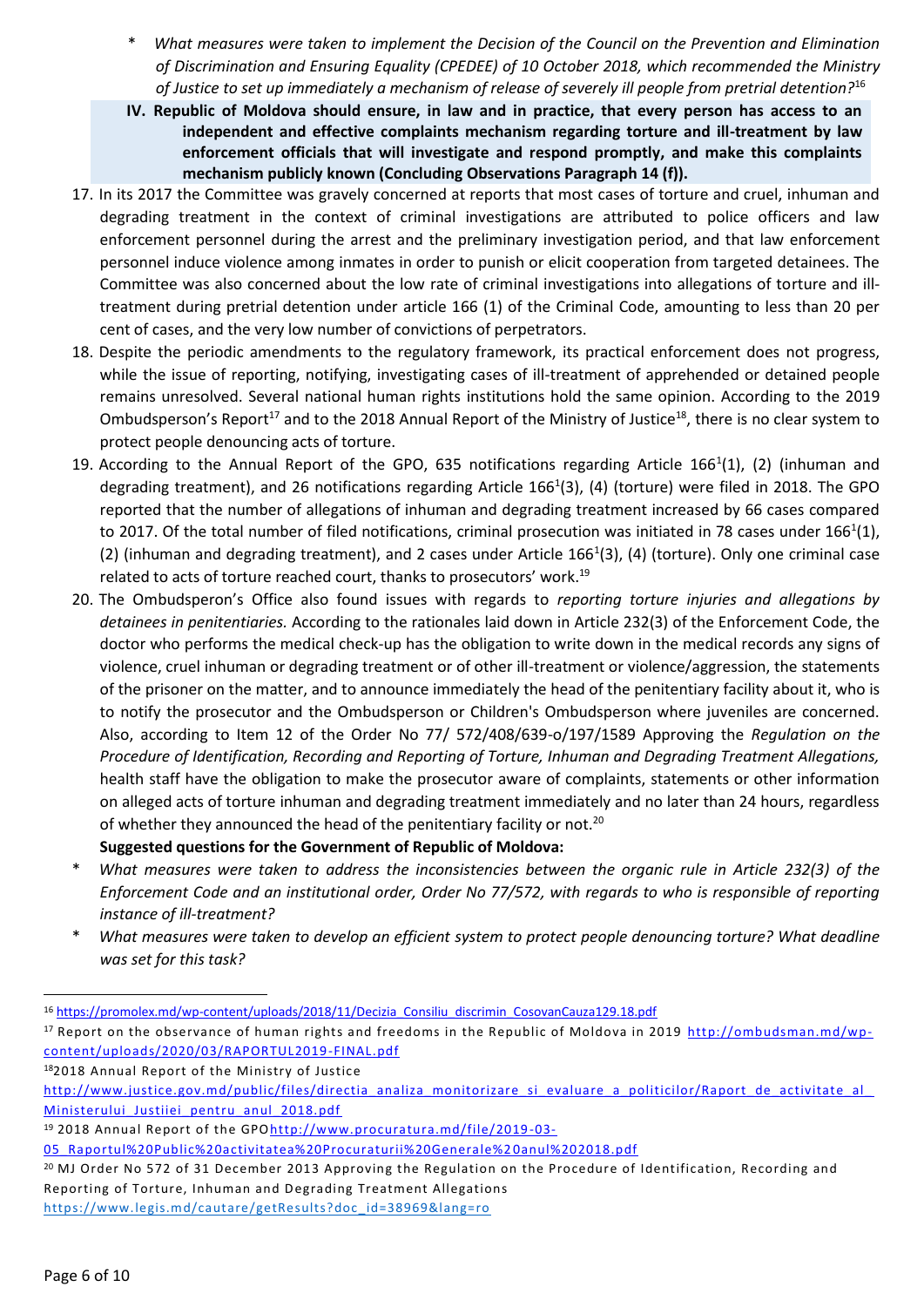### **V. Republic of Moldova failed to investigate effectively and impartially Mr. Braguta's death, in order to prosecute the perpetrators (Concluding Observations Paragraph 14 (i)).**

- 21. The Office of the General Prosecutor initiated three criminal cases:
- art. 166/1 al 4(torture which caused death) and art. 152 (medium body injuries) against three police officers and four detainees. The case was submitted to the Court. The case is examined in the Court. Because the case is complicated, at the request of victim's lawyers, additional medico-legal expertise have been ordered. The results of the complementary expertise were presented on 3 of May 2019. Due to the omission to provide clear answers to all the questions formulated by the parties, an additional request for clarification was filled to the medical experts. A court decision has not been issued.
- Art. 166/1 al. 4 and art. 166/2 against 13 police officers, General Police Detention Center The case was submitted to the Court; The case is examined in the Court. Due to the behaviour of the accused police officers and their lawyer, the examination of the case is slow (more than 40 court hearings have been organized on the case) A Court decision has not been issued.
- Art. 213 (Violation by Negligence of Medical Assistance Rules and Methods) against 15 medical workers The case was submitted to the Court; The case is examined in the Court. A Court decision has not been issued. 2 cases are still examined in the Courts of the first instance and one in the appellate court (in this case, 2 judges (out of 3) of the Court of first instance, said in that in the case of Mr. Braguta it was not torture). One judge, submitted a separate opinion on the case.
- Two disciplinary procedures were initiated concerning the prosecutor who requested the arrest and the judge who applied the arrest. The prosecutor and the judge were fired. They contested the decisions in the national Courts and the Constitutional Court. The National Courts and the Constitutional Court dismissed their requests.
- \* Two disciplinary procedures were initiated in respect to the lawyer who provided free legal aid and the lawyer contracted by the family, based on the quality of the legal services provided by them. One lawyer was fired. He contested the decision of the Disciplinary Commission of the bar in the national Court. In April, the Court of appeal annulled the decision of the Disciplinary Commission, and he was re-established in the legal profession.
- 22. The above case and similar cases of the same nature point at the following severe issues within the police custody and justice system which have not been properly addressed until now:
	- A deep vulnerability of the police custody facilities to cases of unreported torture and ill-treatment;
	- \* Total inability and lack of protocols in dealing with people with mental health issues / mental disabilities getting into police custody;
	- Inciting violence among inmates by police officers to achieve desired outcomes of "punishing" targeted detainees or of obtaining "cooperation" from the targeted detainees – this approach seems to come as a more sophisticated way of inducing violence/torture towards targeted detainees without directly applying it by police;
	- Inadequate mental health services;
	- Negligence in referral to specialist medical treatment;
	- Lack of training of police staff, prosecutors, judges, prison staff regarding the methods of interaction with persons with mental disabilities;
	- The existence of parallel medical systems (Prison hospital no. 16 is not accredited by the Ministry of Heath as a medical institution);
	- Failure of healthcare staff from police custody institutions to report torture/ill-treatment cases and provide necessary healthcare to detainees;
	- Failure of the staff of the prisons and preventive detention facilities to report torture/ill-treatment cases and provide essential healthcare to detainees;
	- Failure of the torture reporting mechanism established by the Joint Order in 2013 to serve its purpose, as no one – neither police officers, nor healthcare staff who witnessed Mr. Braguta's condition and injuries, nor anybody else who saw Mr. Braguta during almost 10 days – reported this clear case of alleged ill-treatment to the Anti-Torture Section at the General Prosecutor's Office.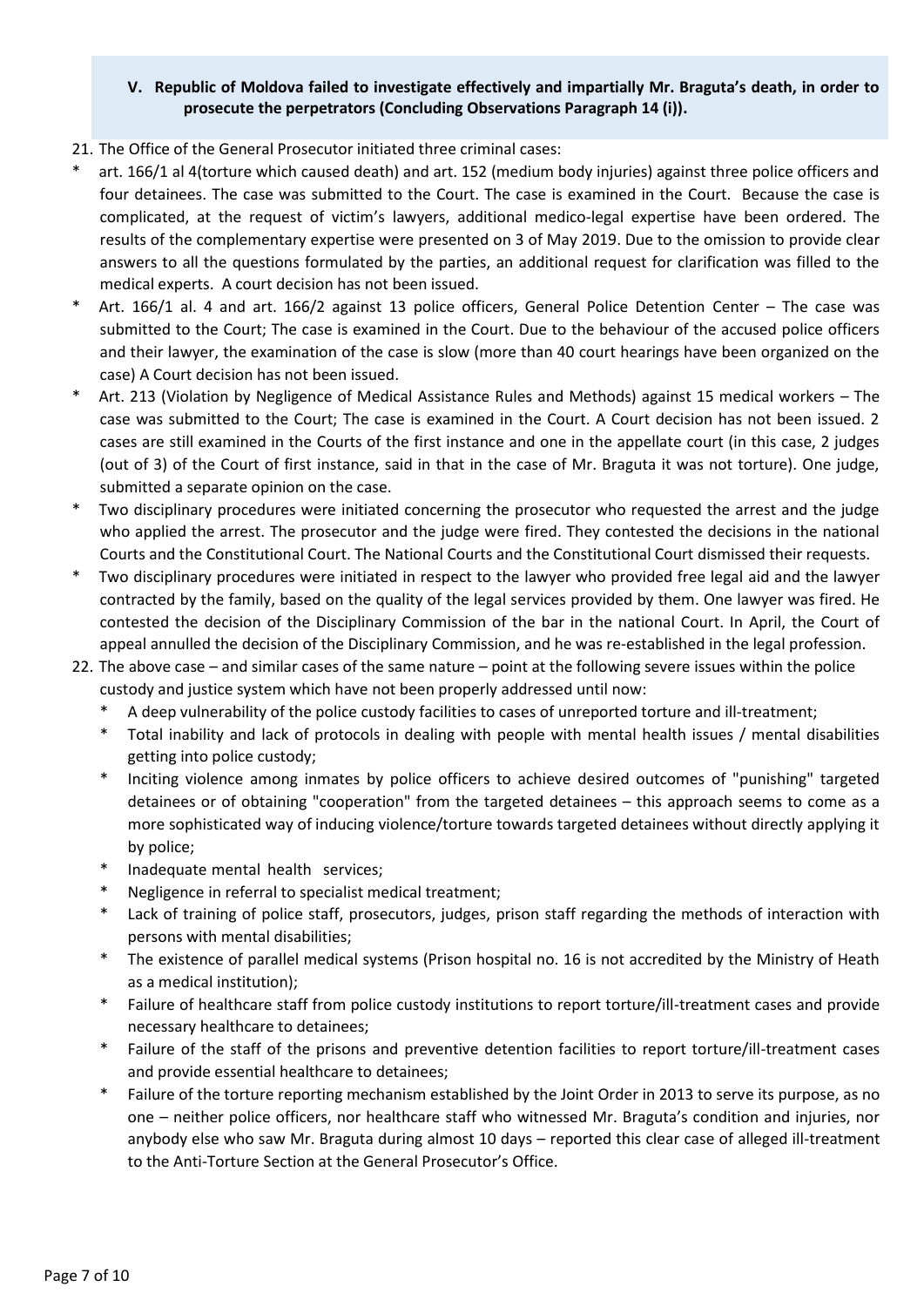#### **Suggested questions for the Government of Republic of Moldova:**

- *Have been the perpetrators in the Braguta case prosecuted?*
- \* *Did the Government address the systemic problems which led to torture and death of Mr. Braguta?*

#### **VI. Republic of Moldova fails to solve the problem of overcrowding, inadequate material conditions in all pretrial detention facilities ((Concluding Observation Paragraph 11 (c), 17, 18).**

- 23. Currently, the prison system consists of the Department of Penitentiary Institutions, 19 prisons, including two prisons with suspended activity, 4 specialized institutions (Guard, Surveillance and Escort Troops Division, Training Center, Special Intervention Team, Center for Technical and Material Supply) and nine state enterprises of the penitentiary system<sup>21</sup>.
- 24. According to the situation as of April 1 2020, the detention ceiling was of 6,735 places. As of this date, the penitentiary institutions held 6632<sup>22</sup>, persons, compared to 7115 persons on January 1, 2019<sup>23</sup>.
- 25. Despite all the efforts to humanize the criminal legislation regarding the decrease in sentences, the rate of the population imprisoned in the Republic of Moldova in 2019 constituted 197 prisoners to 100,000 inhabitants, which significantly exceeds the European average, by about 140 prisoners.
- 26. Also, in the context of COVID 19 Pandemic, it should be mentioned that the medical prison system is not capable of providing medical assistance in the severe forms of COVID (Prison nr. 16 Hospital is equipped with just one old generation ventilator and according to the information provided by the medical staff of the prison, the ventilator is broken). Also, no medical protocols of interaction were elaborated to collaborate in case of COVID 19 cases with the civilian medical system. In other words, Moldova is obviously unprepared to handle an outbreak of COVID-19 in prison.
- 27. In this regard, it should be noted that the prison system is particularly vulnerable to the epidemic. On 23 March, WHO/Europe office warned in its interim guidance that "*people deprived of their liberty (…) are likely to be more vulnerable to the coronavirus disease (COVID-19) outbreak than the general population because of the confined conditions in which they live together for prolonged periods of time. Moreover, experience shows that prisons, jails and similar settings where people are gathered in close proximity may act as a source of infection, amplification and spread of infectious diseases within and beyond prisons"<sup>24</sup>* . It therefore stressed that "*the risk of rapidly increasing transmission of the disease within prisons or other places of detention is likely to have an amplifying effect on the epidemic, swiftly multiplying the number of people affected*". In other words, "*efforts to control COVID-19 in the community are likely to fail if strong (…) measures are not carried out in prisons as well*" 25 .
- 28. In view of the very poor state of health of a significant part of the prison population, such an outbreak would be likely to overburden the penitentiary health system. Beyond the system's capacity to manage COVID-19 patients, it is the care of pathologies usually encountered in prison that is threatened in the context of the pandemic.
- 29. There is a strong consensus among the relevant bodies of international organizations<sup>26</sup> that a significant reduction in the prison population is the only way to ensure an adequate level of prevention of COVID-19 in detention. From this point of view, unlike other states, the Moldovan authorities have not taken urgent measures to reduce the number of detainees.

<sup>21</sup> Information provided by the National Prison Administration, available here[: http://www.anp.gov.md/](http://www.anp.gov.md/) <sup>22</sup> [https://drive.google.com/file/d/1dAzhP28gZ0cZl5xRx\\_fdM4dqvK0YMAdP/view](https://drive.google.com/file/d/1dAzhP28gZ0cZl5xRx_fdM4dqvK0YMAdP/view)

<sup>&</sup>lt;sup>23</sup>, Statistic information available here: [https://drive.google.com/file/d/12j\\_EeNysZpIUF7vDiA6RG9eu5uSqB7XG/view](https://drive.google.com/file/d/12j_EeNysZpIUF7vDiA6RG9eu5uSqB7XG/view)

<sup>&</sup>lt;sup>24</sup> WHO/Europe, Interim guidance on Preparedness, prevention and control of COVID-19 in prisons and other places of detention, published on 23 March 2020.

<sup>25</sup> Ibid.

<sup>&</sup>lt;sup>26</sup> Council of Europe's Committee for the Prevention of Torture (CPT), Statement of principles relating to the treatment of persons deprived of their liberty in the context of the coronavirus disease (COVID-19) pandemic, 20 March 2020; UNAIDS, *Rights in the time of COVID-19 — Lessons from HIV for an effective, community-led response*, published on 20 March 2020 UN Human Rights Office and WHO, interim guidance paper - *COVID 19: Focus on persons deprived of their liberty*, 27 March 2020; UN Subcommittee on Prevention of Torture (SPT), *Advice to States Parties and National Preventive Mechanisms relating to the Coronavirus Pandemic, adopted on 25 March 2020 ; UNODOC, Position paper: COVID-19 preparedness and responses in prisons, published on 31 March 2020;* CoE Commissioner for Human Rights*, COVID-19 pandemic: urgent steps are needed to protect the rights of prisoners in Europe,* 6 April 2020.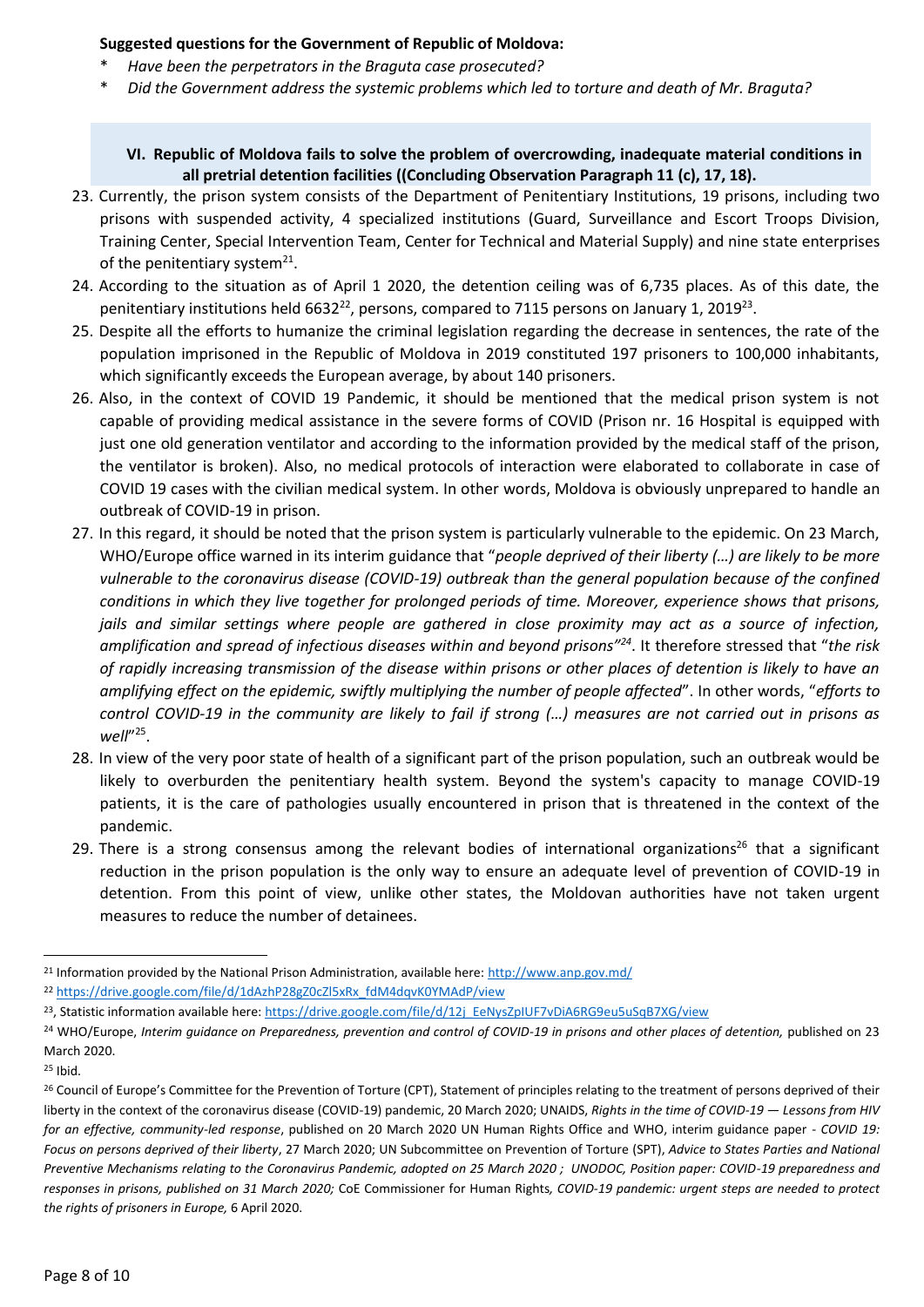### **Suggested questions for the Government of Republic of Moldova:**

- \* *What actions have been undertaken by the Government in order to solve the problem of overcrowding, inadequate material conditions in all pretrial detention facilities?*
- \* *Is the medical prison system capable of providing medical assistance in the severe forms of COVID 19?*

#### **VII. Domestic Violence (Concluding Observations Paragraph 23 and 24)**

- 30. During its review of Republic of Moldova in 2017, the Committee expressed concern about the failing of the Republic of Moldova to implement *Recommendation 24 (c)* of the Committee to ensure that victims of domestic violence benefit from protection, including protection orders, by enforcing such orders promptly and effectively. *Inconsistent enforcement of emergency protective orders*
- 31. On 15 March 2017, the national domestic violence protection mechanism was supplemented with the establishment, by police, of an emergency protective order that forces the perpetrators to leave home and not come close to the victim for up to 10 days. The emergency protective order is issued on the basis of findings following the filling out of a risk identification and assessment questionnaire. Practice shows, though, that police officers do not always have this questionnaire filled out, which is why emergency protective orders are not issued, leaving thus the victims unprotected.

#### **Suggested questions for the Government of Republic of Moldova:**

\* *What did the government undertake to ensure that police officers perform risk assessments in all notified cases of domestic violence?*

#### *Violation of the issuance deadline and enforcement of the protective orders*

32. Most of the times, when the application for protective order for domestic violence victims is recorded on Friday, the court does not observe the 24 hours term for case examination and sets a court hearing for Monday. However, the law provides that the protective order is to be provided immediately with the police being in charge of overseeing its enforcement. However, if the police officer does not attend the court hearing, the copy of the protective order is sent by post or courier, which means that the victim is exposed to danger for a few days.

#### **Suggested questions for the Government of Republic of Moldova:**

\* *What did the government undertake to ensure that the protective order issuance term is not violated and that they are enforced immediately?*

#### *Inadequate free state-guaranteed legal aid to victims of violence*

33. Law No 45 provides for the right of domestic violence victims to free primary and qualified legal aid. Qualified legal aid may be requested by victims of domestic violence, regardless of their income, at any stage of the criminal proceedings, and prior to the initiation of the proceedings in civil cases. The [Report on monitoring court](http://cdf.md/files/resources/135/CDF_Monitorizare_web_EN%20(1).pdf)  [proceedings in cases of domestic violence](http://cdf.md/files/resources/135/CDF_Monitorizare_web_EN%20(1).pdf)<sup>27</sup> shows that in about 20% of civil cases on the application of protective measures subjected to monitoring, domestic violence victims were not offered state-guaranteed legal aid. In some cases, ex officio lawyers were requested but they did not show up, or if they showed up, they asked to postpone the hearing because they had to participate in other lawsuits. At the same time, in around 55% of cases with appointed lawyers, their performance was inappropriate. In criminal cases on domestic violence, most of defendants availed of legal assistance, while only 7% of victims had access to legal aid.

#### **Suggested questions for the Government of Republic of Moldova:**

What did the government undertake to ensure that domestic violence victims have access to quality state*guaranteed legal aid?*

### *Underfunded shelters for victims*

34. According to a Report on costing of domestic violence and violence against women in Moldova<sup>28</sup> more than 60% of costs of services provided to victims of domestic violence and violence against women are covered by civil society organisations that offer specialised assistance tailored to the victim's needs<sup>29</sup>. The NGO sector oversees

<sup>27</sup> [http://cdf.md/files/resources/135/CDF\\_Monitorizare\\_web\\_EN%20\(1\).pdf](http://cdf.md/files/resources/135/CDF_Monitorizare_web_EN%20(1).pdf)

<sup>28</sup> <http://cdf.md/files/resources/114/Raport%20UN%20-%20EN.pdf>

<sup>&</sup>lt;sup>29</sup> According to data of the National Coalition "Life without violence" there are 10 NGOs working with victims of gender based and sexual violence (day-care centre Stimul, day-care centre Honour and Rights of Women, day-care center Women's Law Center, day-care centre and hot line La Strada, day-care centre Memoria, day-care centre Promo-LEX, national shelter Casa Marioarei, two day-care centres in Gagauzia and one